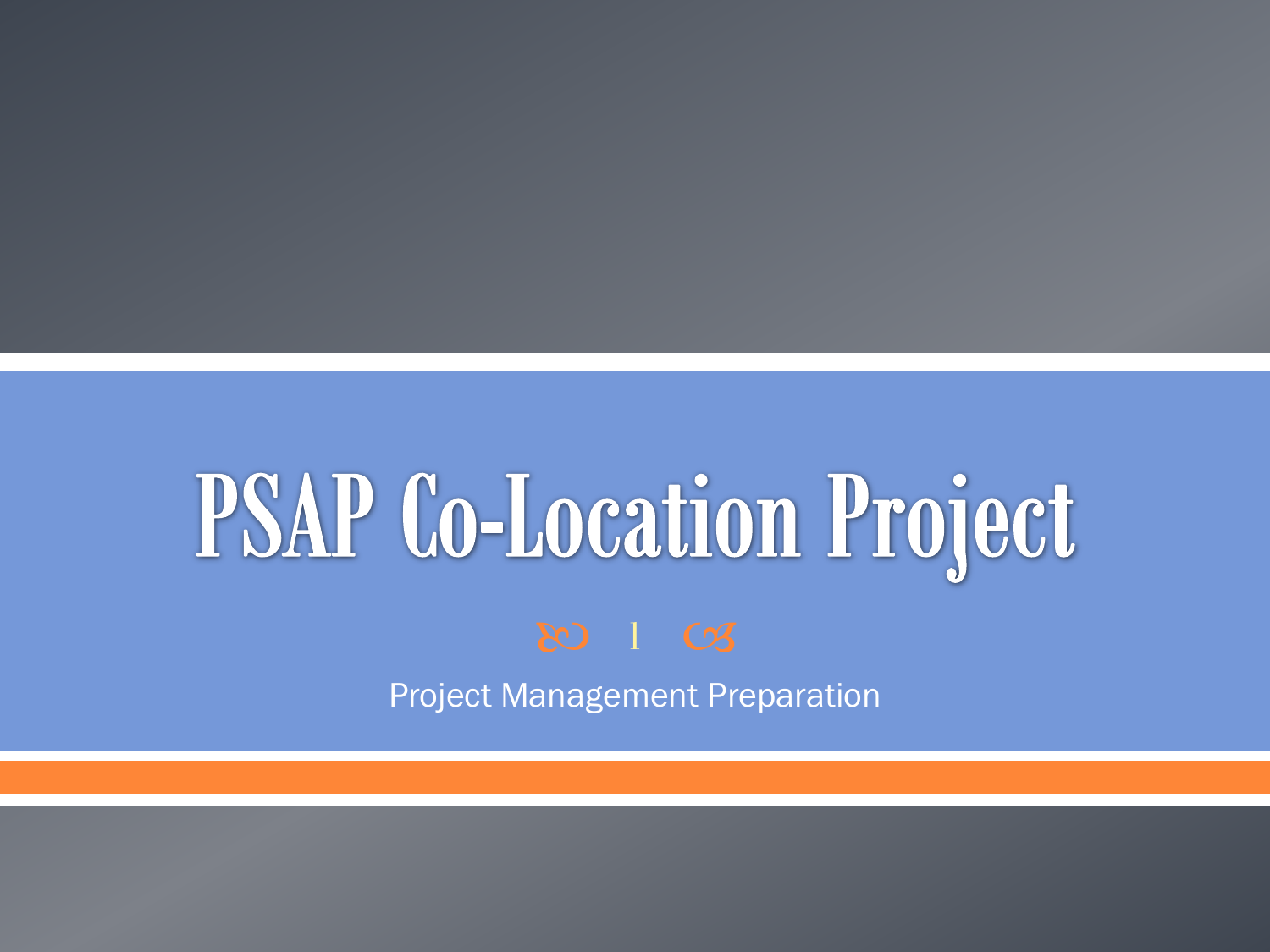#### **3 Phase Process for Co-Location**

- Phase 1 Project Management
- $\infty$  Phase 2 Implementation
- Phase 3 Operations
- Oversees Phase 1
	- o Mission Critical Partners (MCP)
		- Works with representatives of Hays County through process
	- o Co-Location Communication Representatives (CCR)
		- Erica Carpenter PSAPs, Law Enforcement Agencies
		- EMC Kharley Smith Fire and EMS Agencies
		- Commissioner Will Conley Commissioners' Court, Elected Officials, **Municipalities**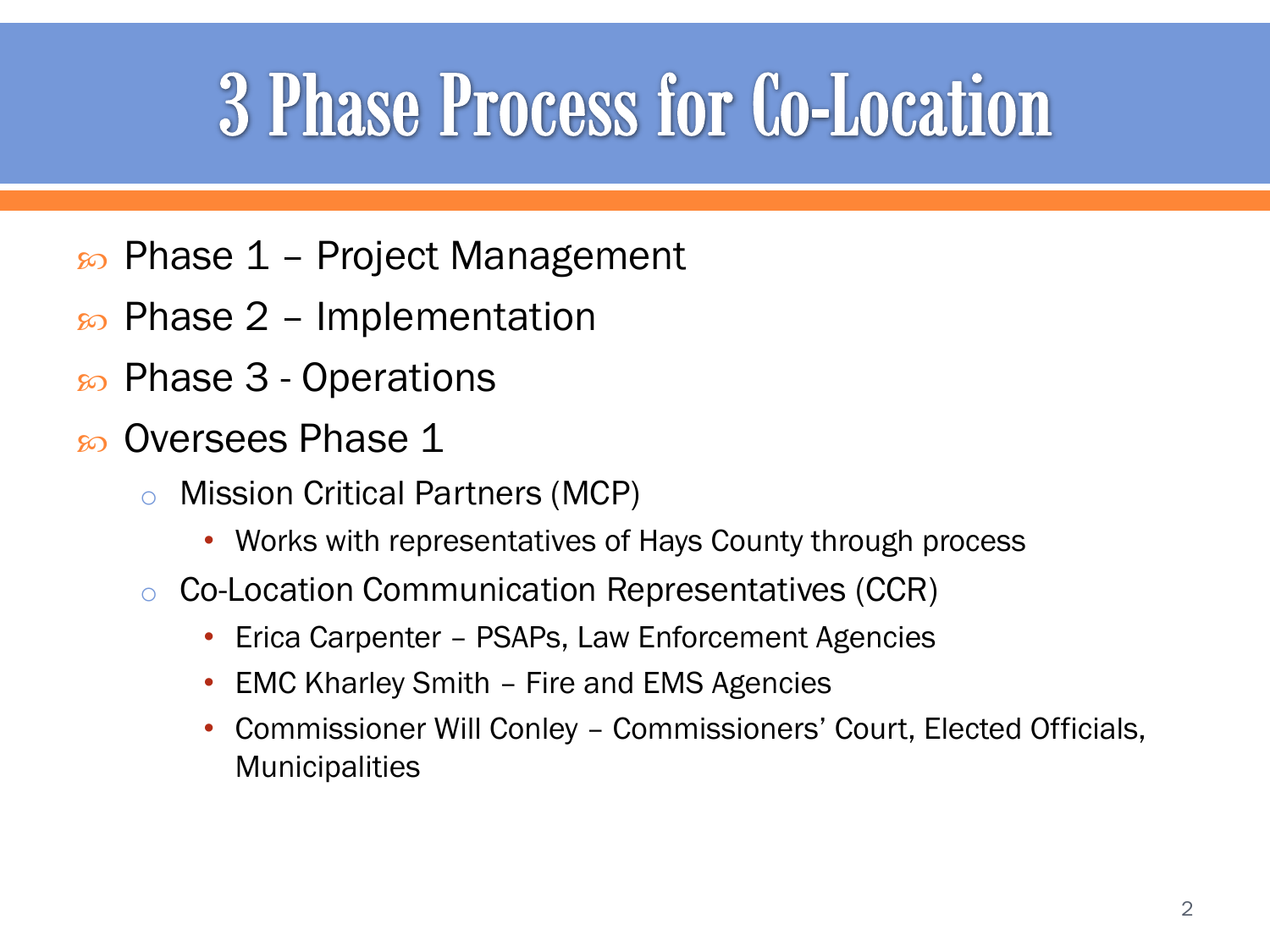## **Phase 1 – Project Management**

#### Process

- CCR works with Mission Critical Partners to set up committees, communicate expectations and needs of the participants, ensures project is on track, and scope of work is complete
- o CCR ensures all committees are on task, decisions are being made, and collective information is shared among participants
- o CCR prepares presentations and messages for various audiences, including elected officials, to communicate progress
- o CCR identifies potential land sites for MCP
- o CCR ensures any contracts or Inter-local Agreements get created through all phases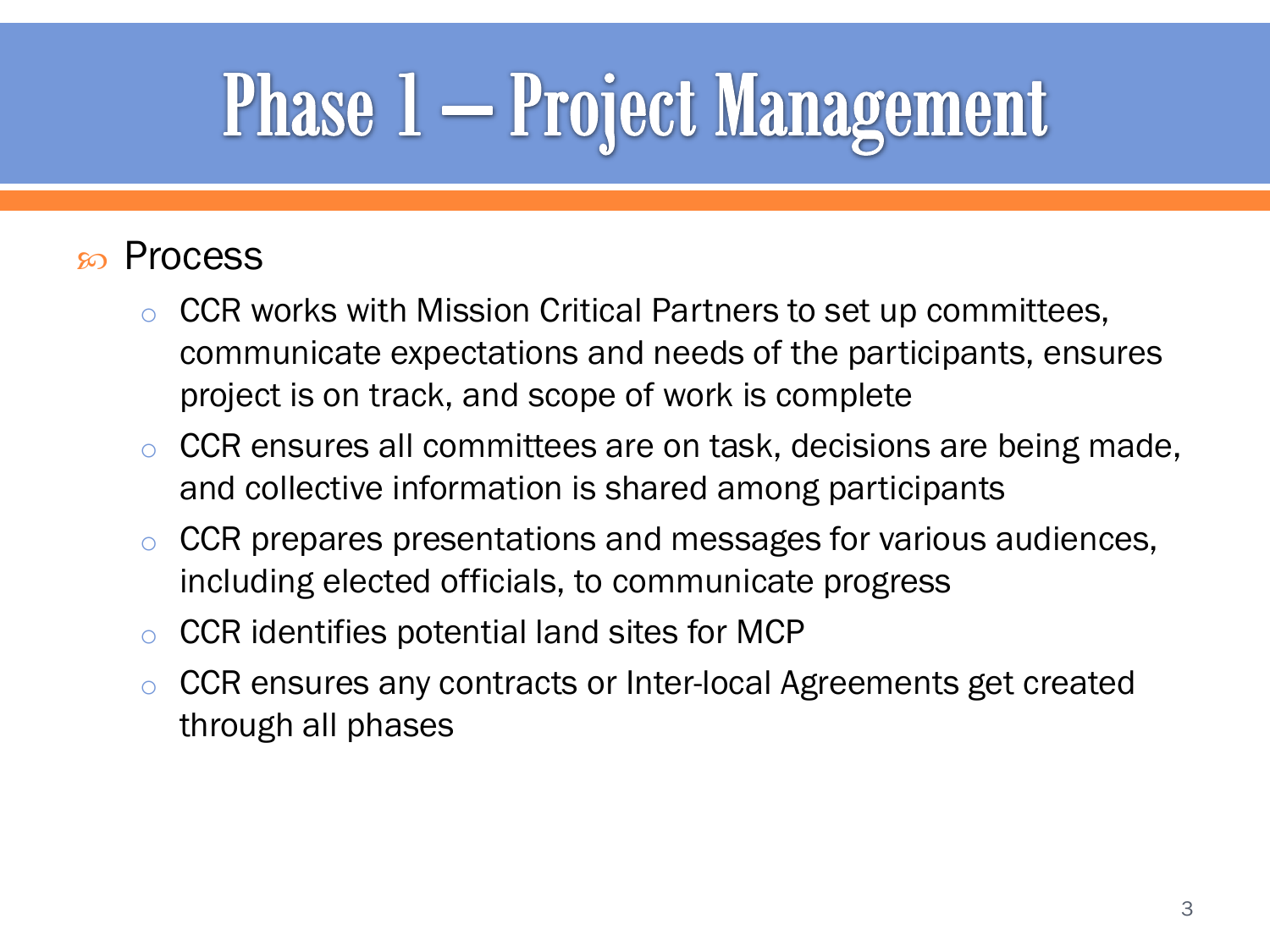### **Decision Making - Executive Committee**

#### Executive Committee (EC)

- o Makes Final Decisions based upon recommendations of Task Force during Project Management phase
- o Consists of City, County, TX State U and ESD representatives
	- 2 representatives each Elected Official and Budget
- $\circ$  Communication Schedule is set up with the EC to provide updates and to vote on decisions
	- Bi-Weekly email updates
	- Quarterly meetings
- o Each receives one equal vote, regardless of size of represented municipality, governance or organization
- o EC represents shared involvement and partnership between all participants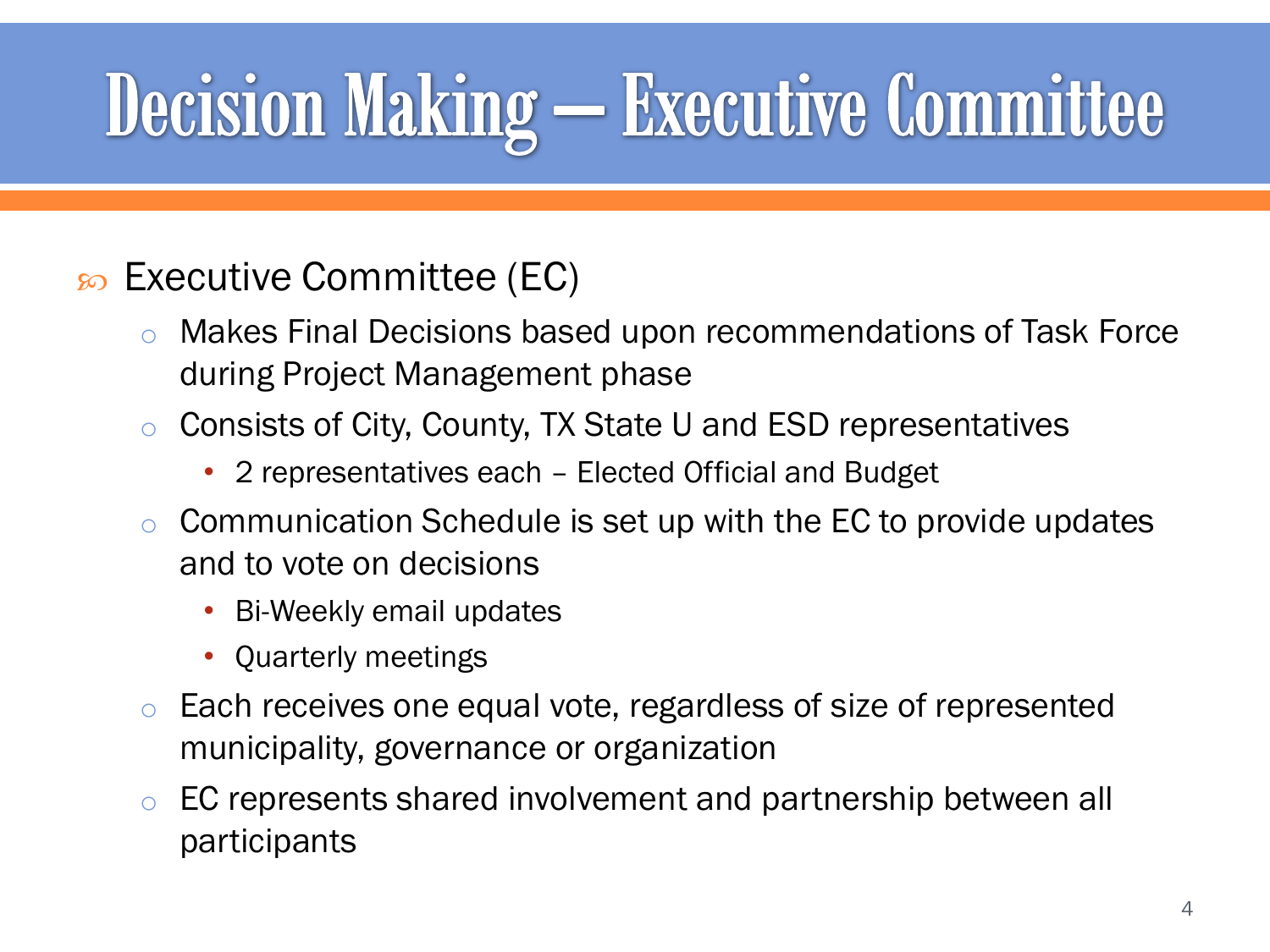### **Decision Making - Executive Committee**

- $\infty$  Executive Committee (EC)
	- $\circ$  Hays County 2 Representatives
		- County Commissioner
		- Chief of Staff
	- o City of San Marcos 2 Representatives
		- Elected Official
		- City Manager
	- $\circ$  City of Kyle 2 Representatives
		- Elected Official
		- City Manager
	- $\circ$  City of Buda 2 Representatives
		- Elected Official
		- City Manager
	- $\circ$  Texas State University 2 Representatives
		- Vice President of Student Affairs
		- Cabinet Member
	- o Emergency Service Districts 2 Representatives
		- **Commissioner**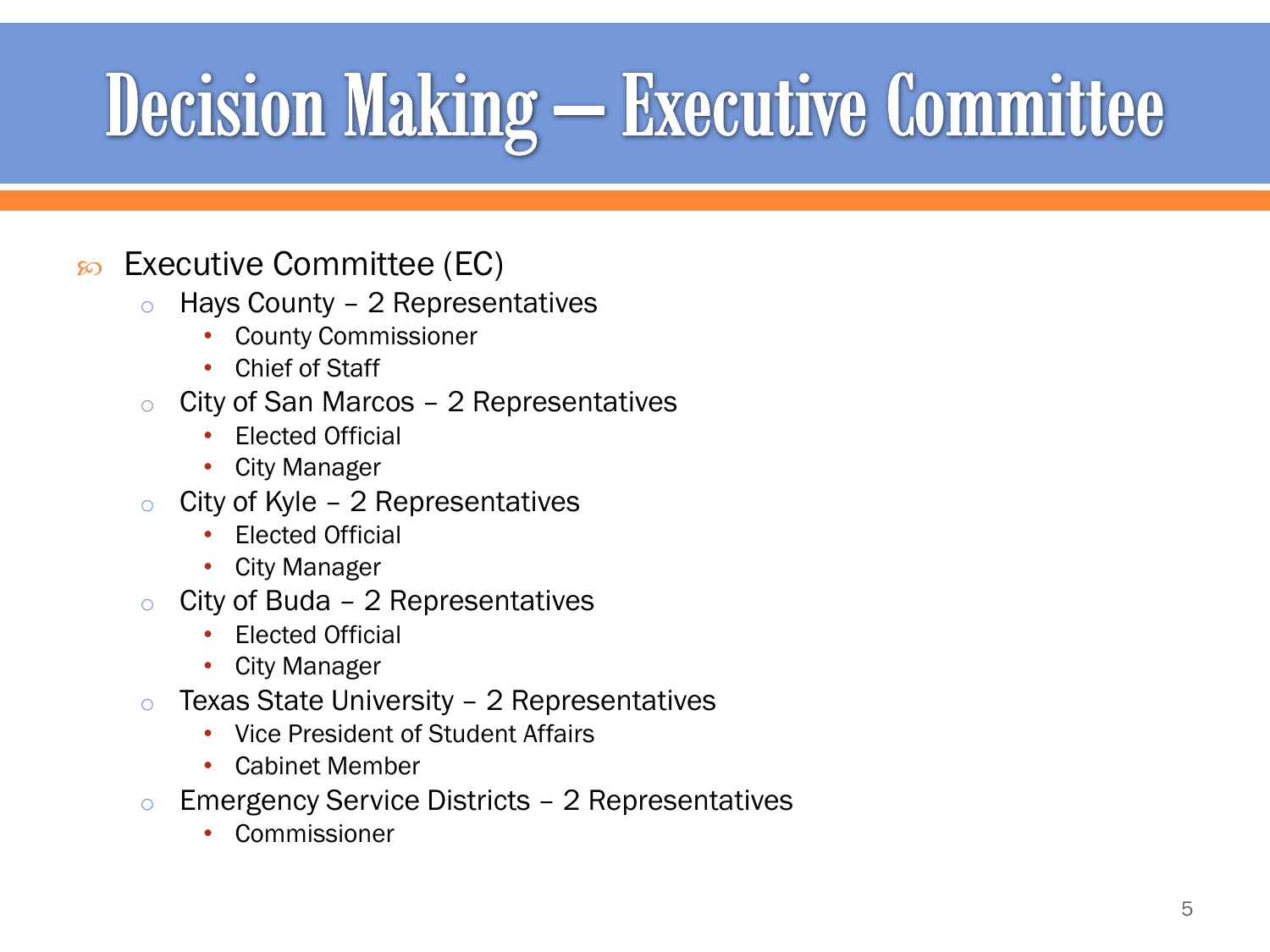## **Decision Making - Executive Committee**

#### so Task Force (TF)

- o Makes Decisions based upon recommendations of Subcommittees during Project Management phase
- o Reports progress and requests for final decisions to EC
- Consists of administrators from PSAPs, Law Enforcement, Fire, EMS, Emergency Management and I.T.
- $\circ$  Communication Schedule is set up with the TF to provide updates and to vote on decisions
	- Bi-Weekly email updates
	- Quarterly meetings
- o Each member receives one equal vote, regardless of size of represented municipality, governance or organization
- o TF represents shared involvement and partnership between all participants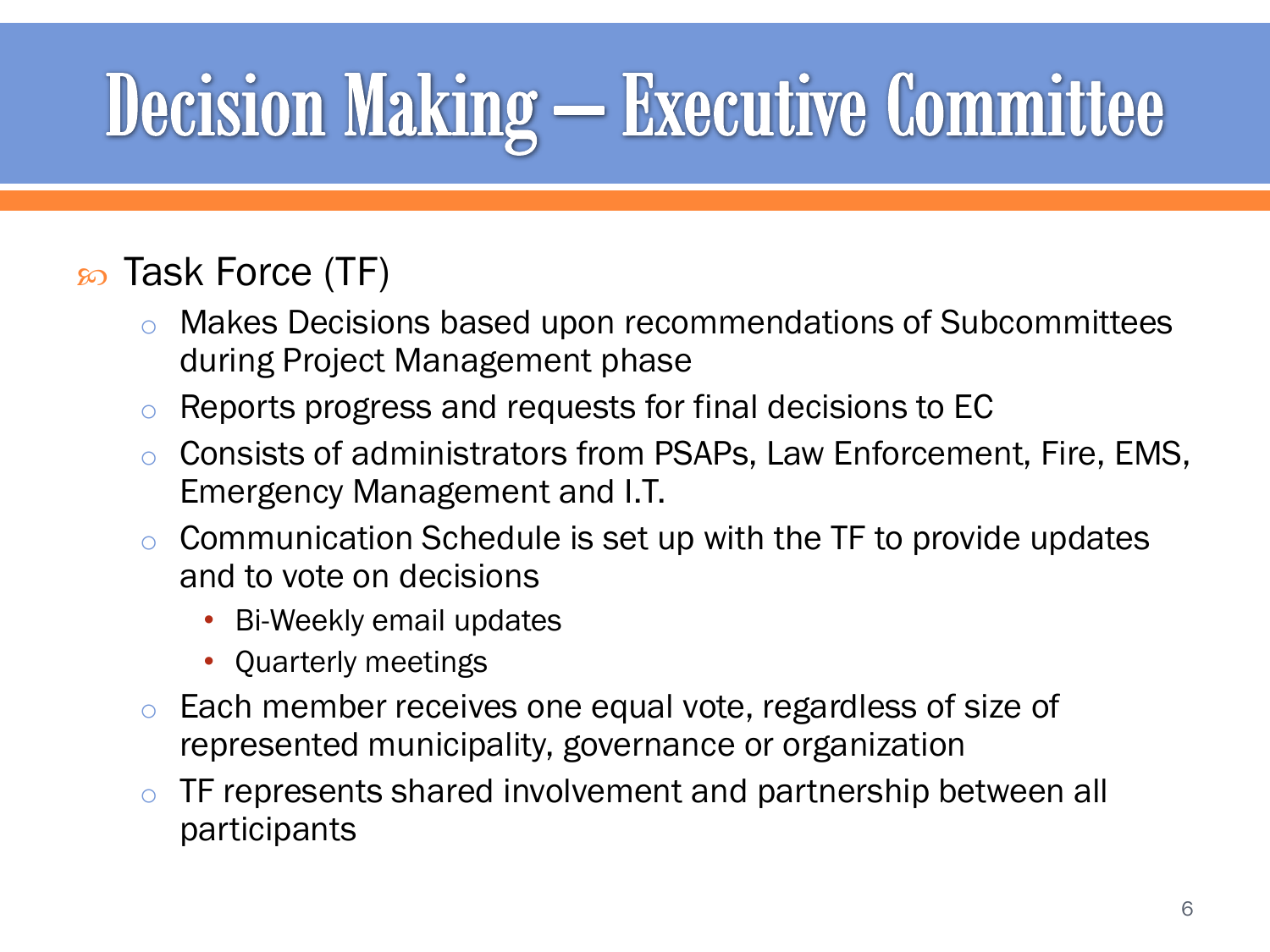### **Decision Making - Task Force**

#### Task Force

- o Representative Agencies and Departments (1 vote per agency)
	- Hays County Sheriff's Office PSAP and L.E. Representative (2)
	- San Marcos Police Department PSAP and L.E. Representative (2)
	- Kyle Police Department PSAP and L.E. Representative (2)
	- University Police Department PSAP and L.E. Representative (2)
	- Buda Police Department L.E. Representative (1)
	- Fire Departments Representatives for all Fire Departments (2)
	- EMS Departments Representative for all EMS Departments (1)
	- Hays County Emergency Management (1)
	- San Marcos Emergency Management (1)
	- TX State University Emergency Management (1)
	- I.T. Director Non-voting Representative (1)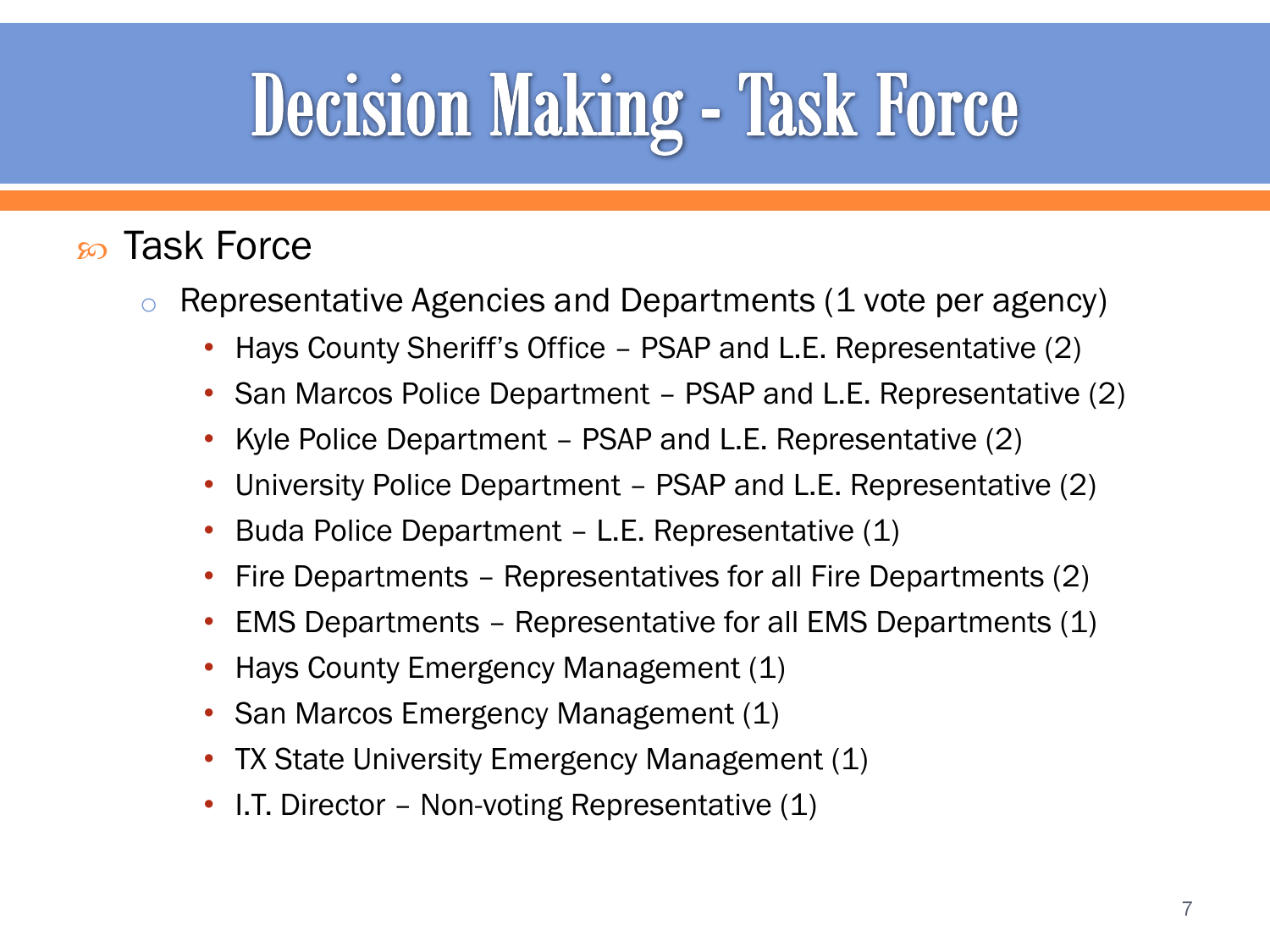#### Decision Making - Sub-Committees

- s Participants will be assigned to sub-committees and must be able to commit time outside of regularly scheduled work and meetings
	- o Members will need to work with their agency regarding their allowed participation
	- o Members can be from any agency that possess skills and abilities pertaining to sub-committee
	- o CCR will oversee sub-committees to ensure information gets communicated to the TF for decision making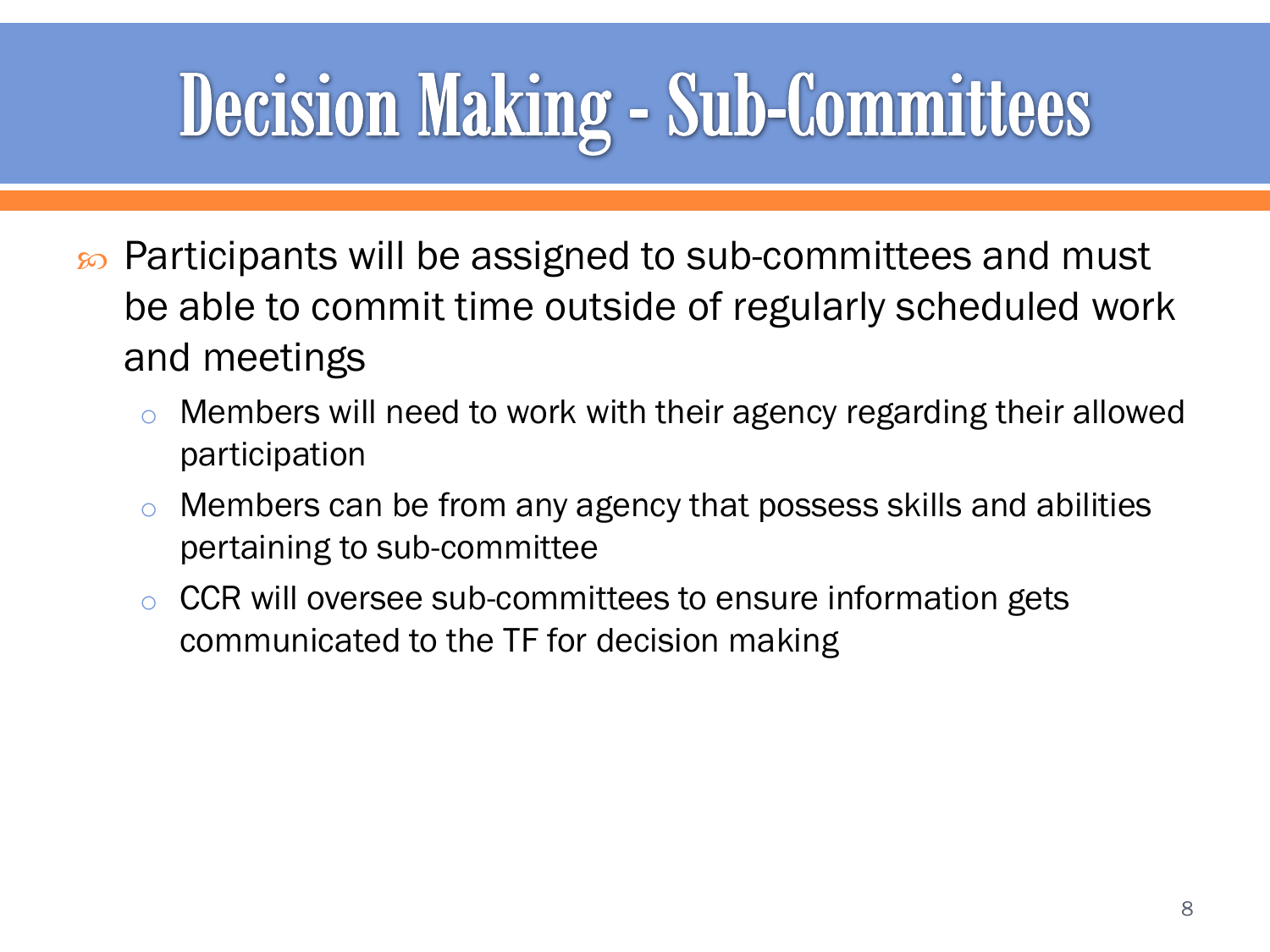#### so SUB-COMMITTEES:

- **EXECUTE:** Fire and EMS Call Taking and Dispatching
	- o Structure (i.e. equipment, 9-1-1 workstations, staffing)
	- o Operations (i.e. governance, daily operations)
- <sub>so</sub> Facility
	- o Emergency Communications
	- o EOC
	- o Common Spaces
- <sub>80</sub> CAD
	- o RMS
	- o Testing/Training CAD Lab
	- $\circ$  AVI
- so Radio
- $9 1 1$
- $\infty$  Technology and I.T.
	- o Emergency Communications Support
	- o Internal I.T. support (i.e. phone, internet, security systems)
	- o Audio/Visual support (i.e. camera systems, presentations)
- **EXECUTE:** Training and Quality Assurance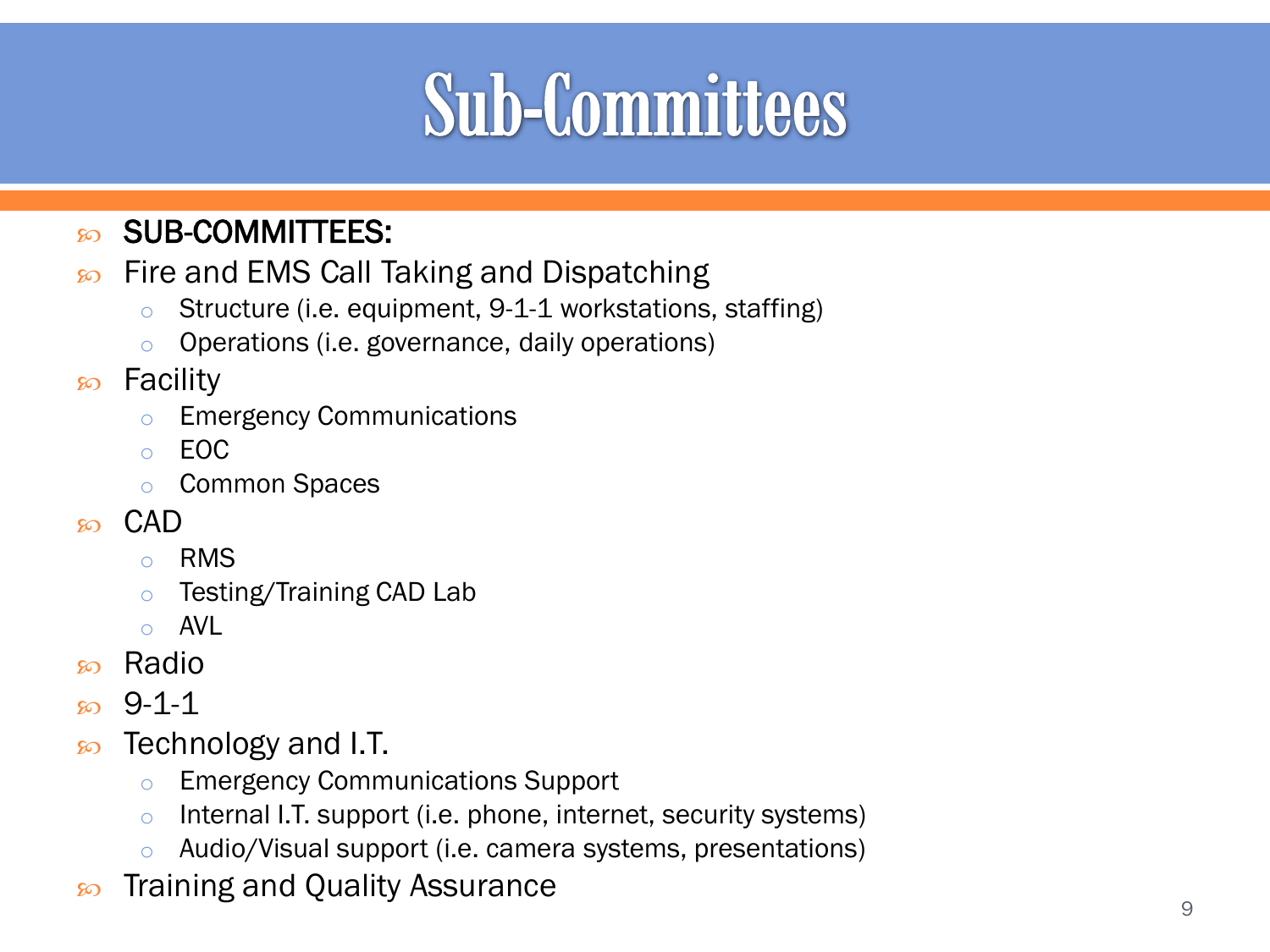- Sub-Committee Representation Subject Matter Experts (SME)
- s Can have more than 1 representative per SME group
	- o Fire and EMS Call Taking and Dispatching
		- EMC Kharley Smith Chair
		- Fire Agency / EMS Agency
		- PSAP
		- CAPCOG
	- o Facility
		- Erica Carpenter Chair
		- EMC EOC and Common Spaces
		- PSAP Communications Floor and Common Spaces
		- I.T.
		- CAPCOG / LCRA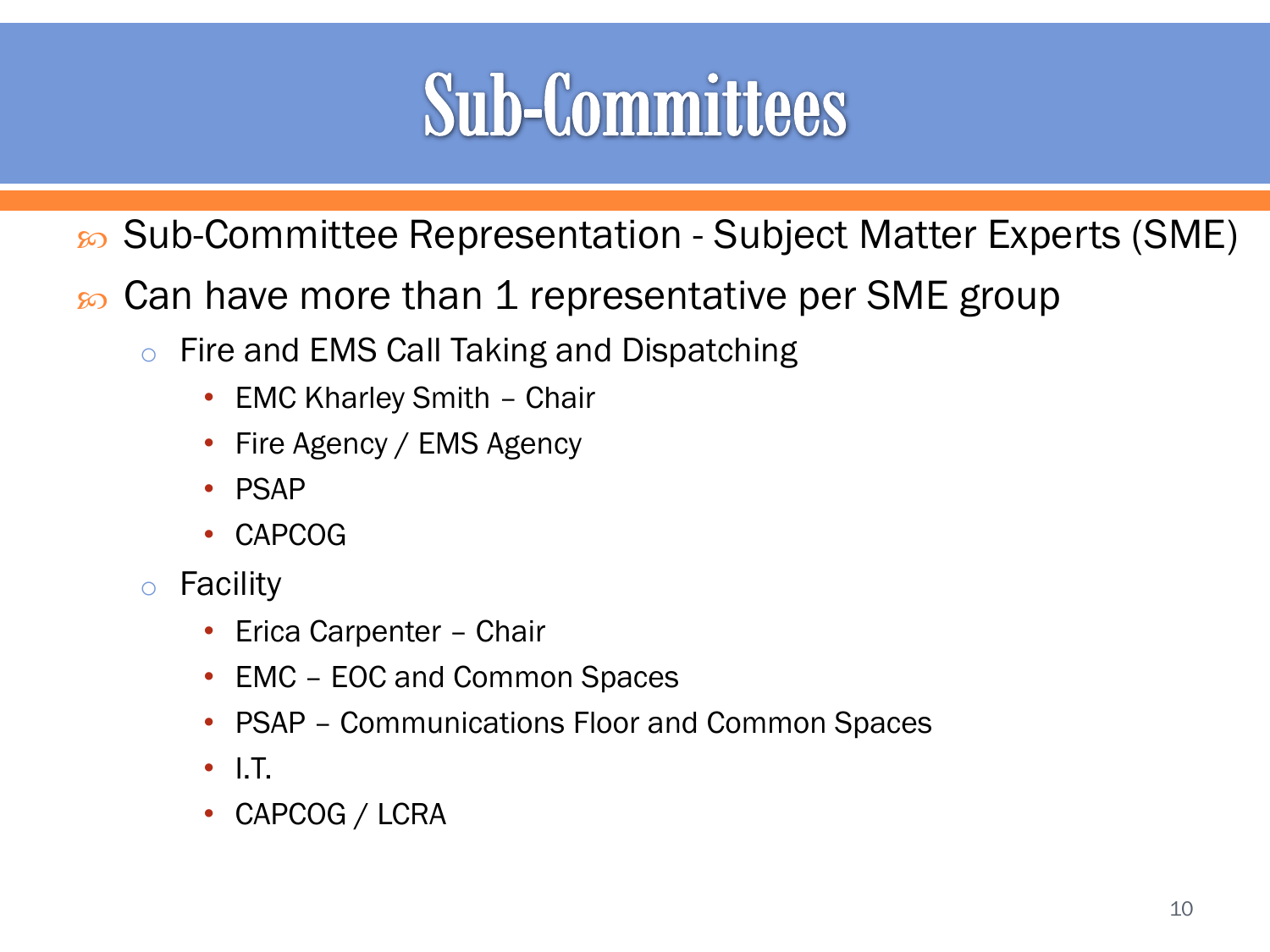so Sub-Committee Representation Cont.

o CAD

- Chair TX State UPD PSAP
- PSAP
- Fire Agency / EMS Agency
- Law Enforcement Agency
- I.T.
- o Radio
	- EMC Ken Bell Chair
	- PSAP
	- Fire Agency / EMS Agency
	- LCRA
	- I.T.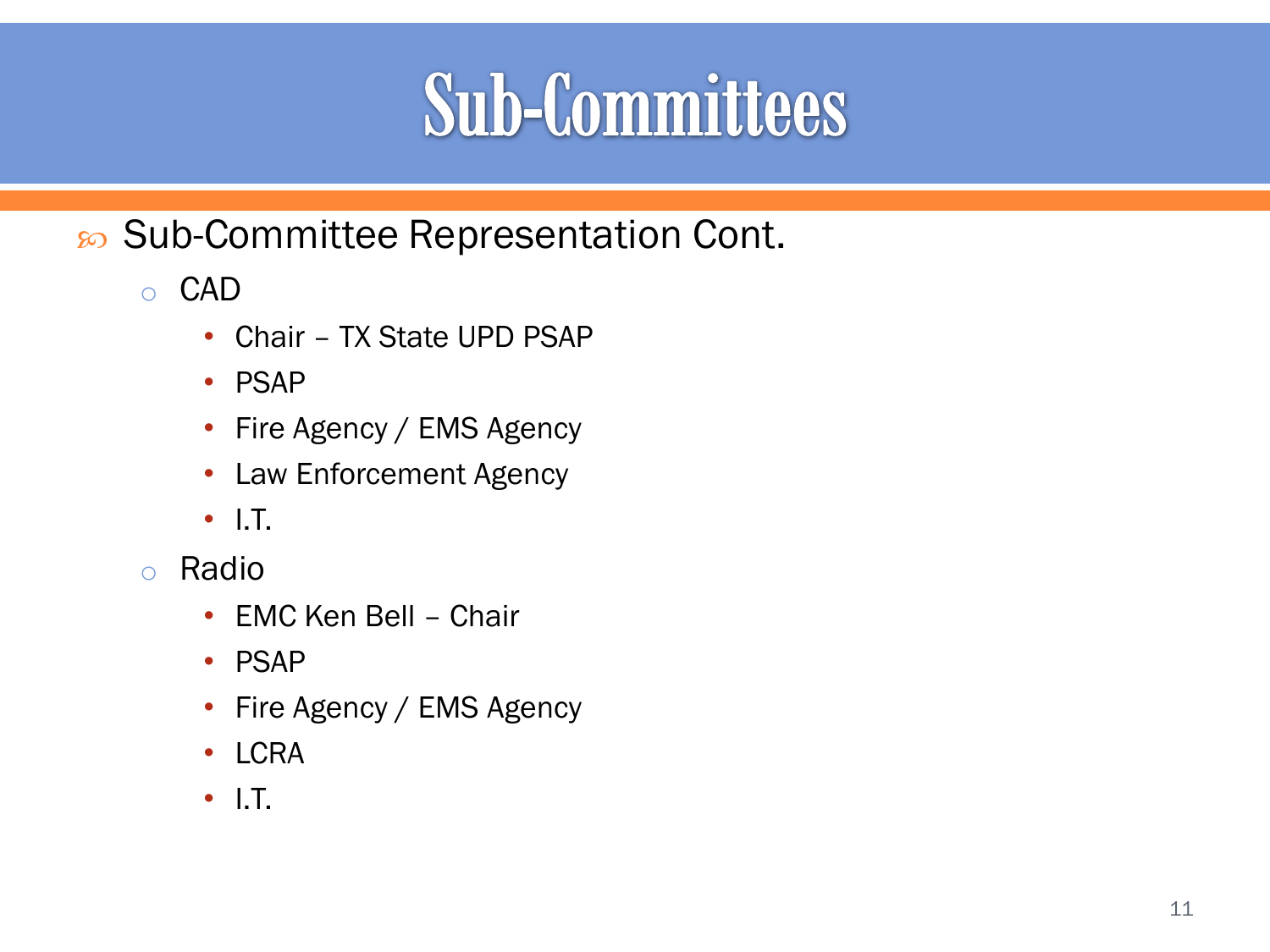- Sub -Committee Representation Cont.
	- $0 9 1 1$ 
		- Chair Kyle PSAP
		- PSAP
		- CAPCOG
		- I.T.
	- o Technology and I.T.
		- Chair City of San Marcos I.T.
		- County and City I.T.
		- EMC
		- PSAP
	- o Training and Quality Assurance
		- Chair Hays County PSAP
		- PSAP
		- Fire Agency / EMS Agency
		- CAPCOG
		- I.T.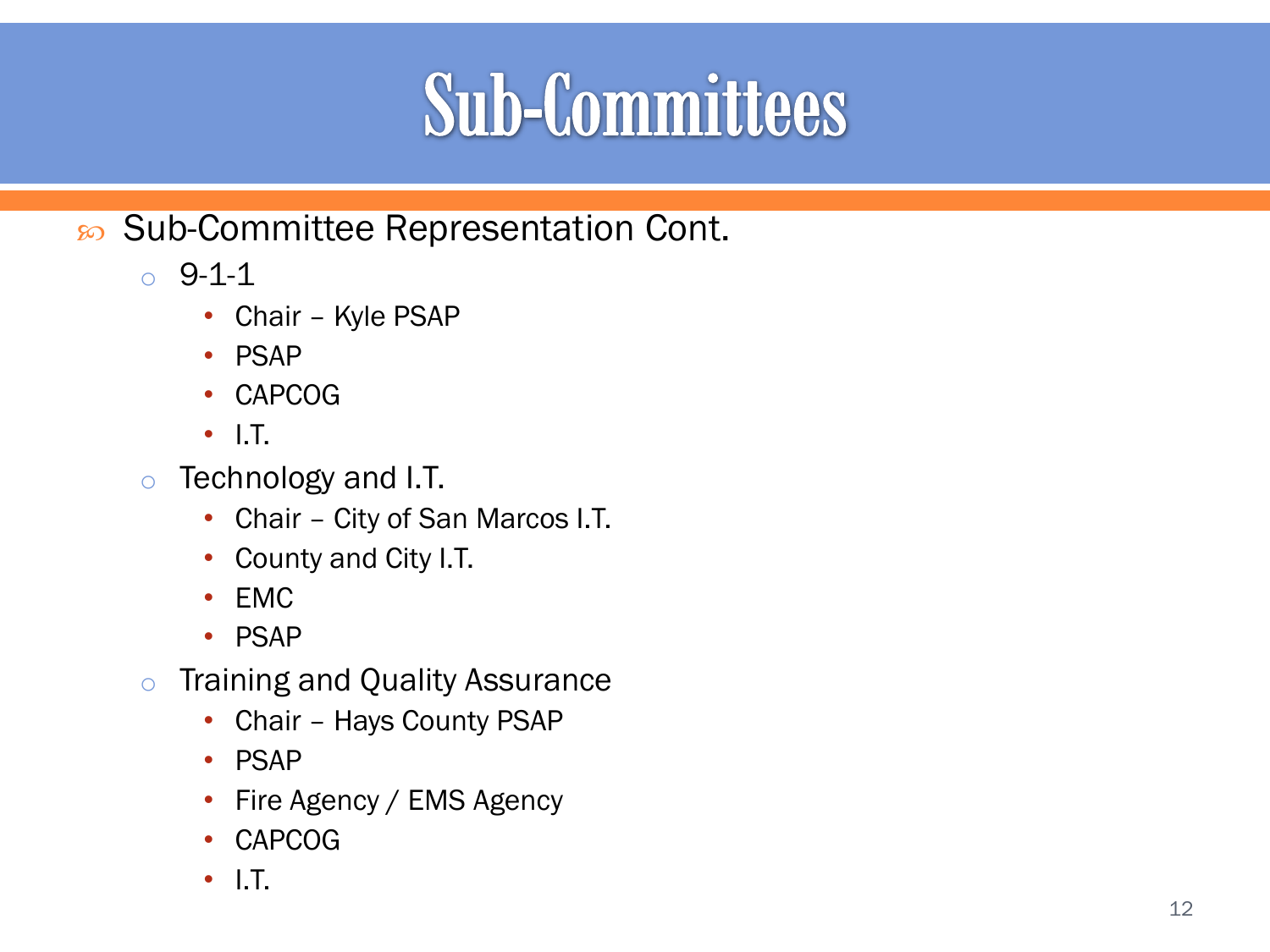A communication schedule will be set up for the subcommittees

- o To report progress to CCR
- o To report progress to TF
- $\circ$  To request decisions be made by the TF
- o Weekly emails
- o Monthly meetings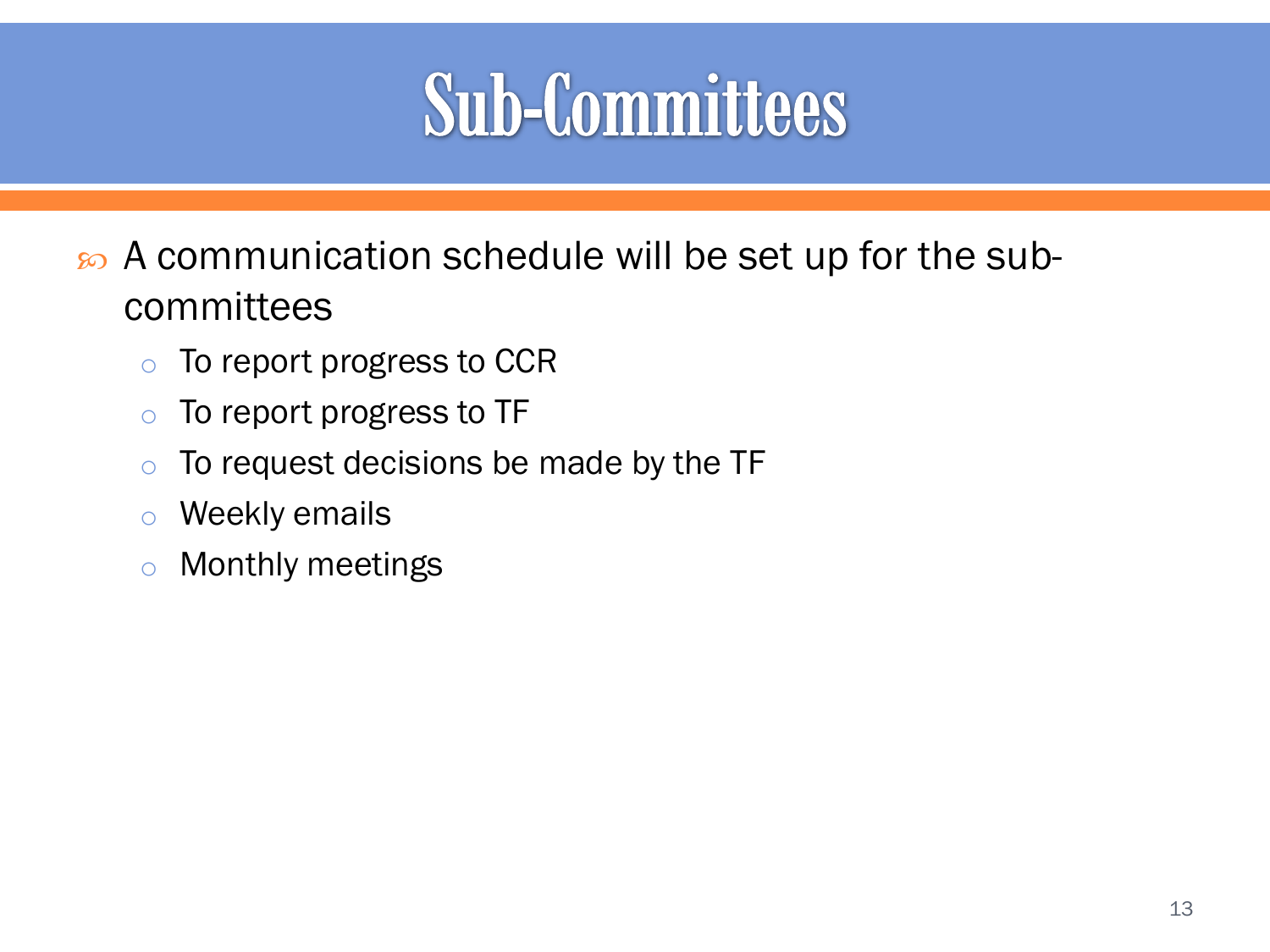#### **General Assembly**

- so Agency, County and City representatives
	- o Police Chiefs, supervisors, officers
	- o Fire and EMS Chiefs, supervisors, officers
	- o PSAP Supervisors, operators
	- $\circ$  I.T.
	- County and City officials
	- o MCP
- so Communication will be from committee representatives
- s Meetings scheduled periodically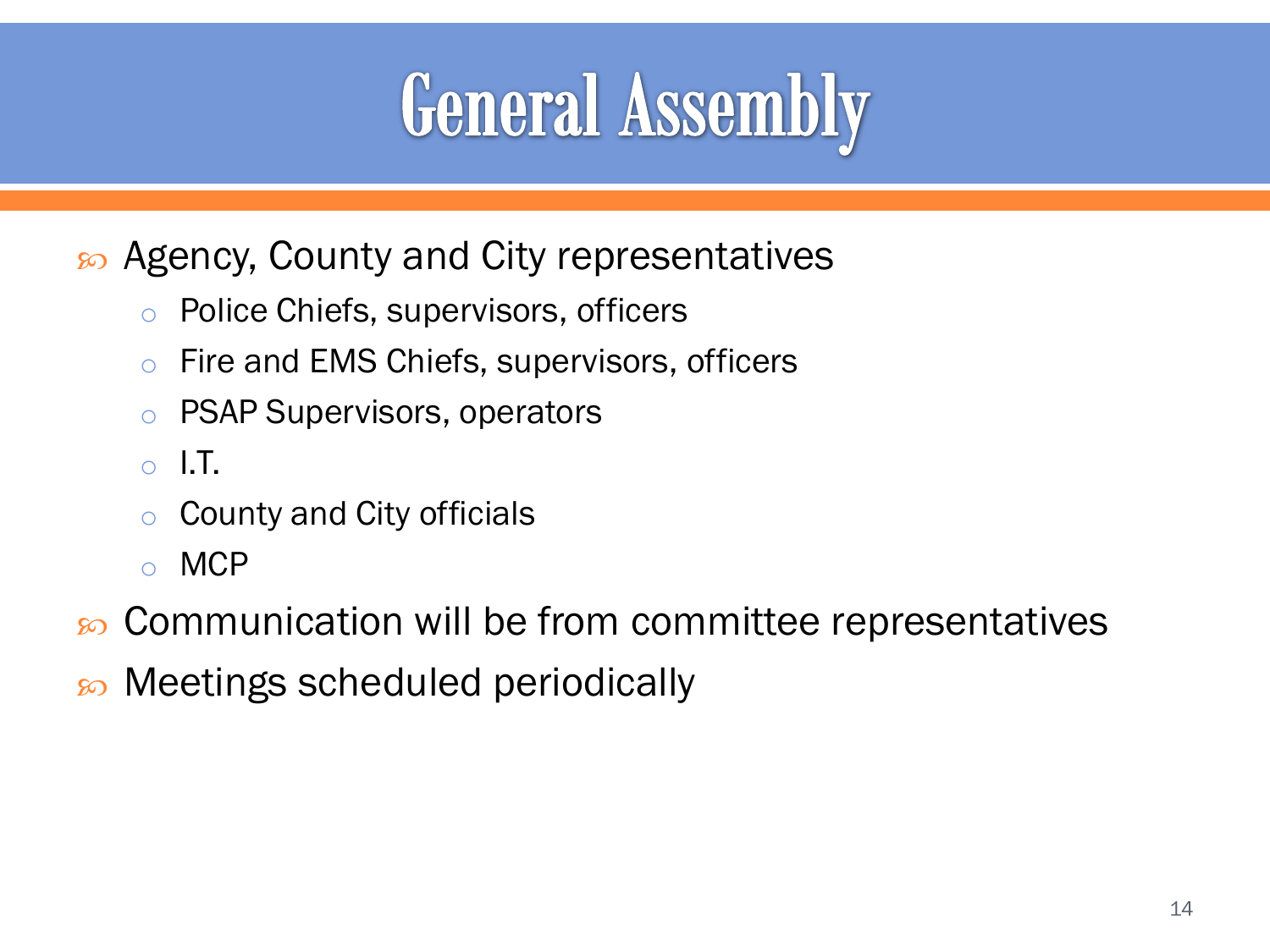#### **Decision Making Process**

so For large decisions, such as CAD, presentations may be made to respective organizations such as the Commissioners' Court

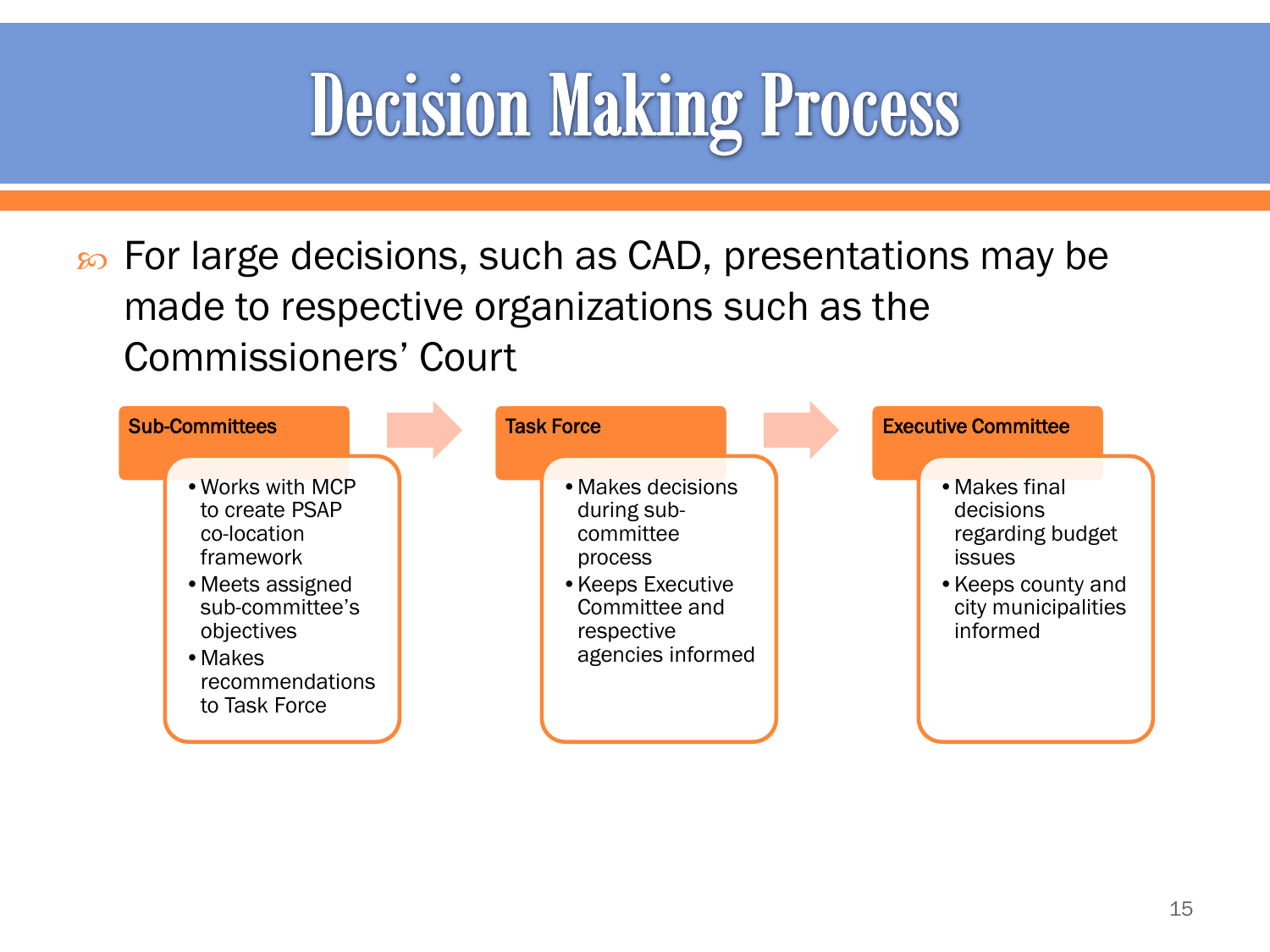### **Next Step in Phase 1**

- so Select Executive Committee members
- s Select Task Force members
- Select Sub-committee members
	- o Sub-committee interested members can fill out an application and turn it into the CCR for selection process
- **EXECUTE:** MCP meets with and obtains updated information from PSAPs
	- o Hays County SO
	- o San Marcos PD
	- o Kyle PD
	- o Texas State UPD
	- o Buda PD
	- o Fire and EMS
- **EXECUTE:** Potential land sites provided to Task Force for approval to give to MCP for the Feasibility Study
- $\infty$  CAD RFP begins with MCP
	- o MCP outlines our needs
	- o Brings in CAD Vendors that fit ALL of our needs (Due Diligence)
	- o Creates RFP Specifications
- **So** General Assembly votes on the process outlined in this presentation